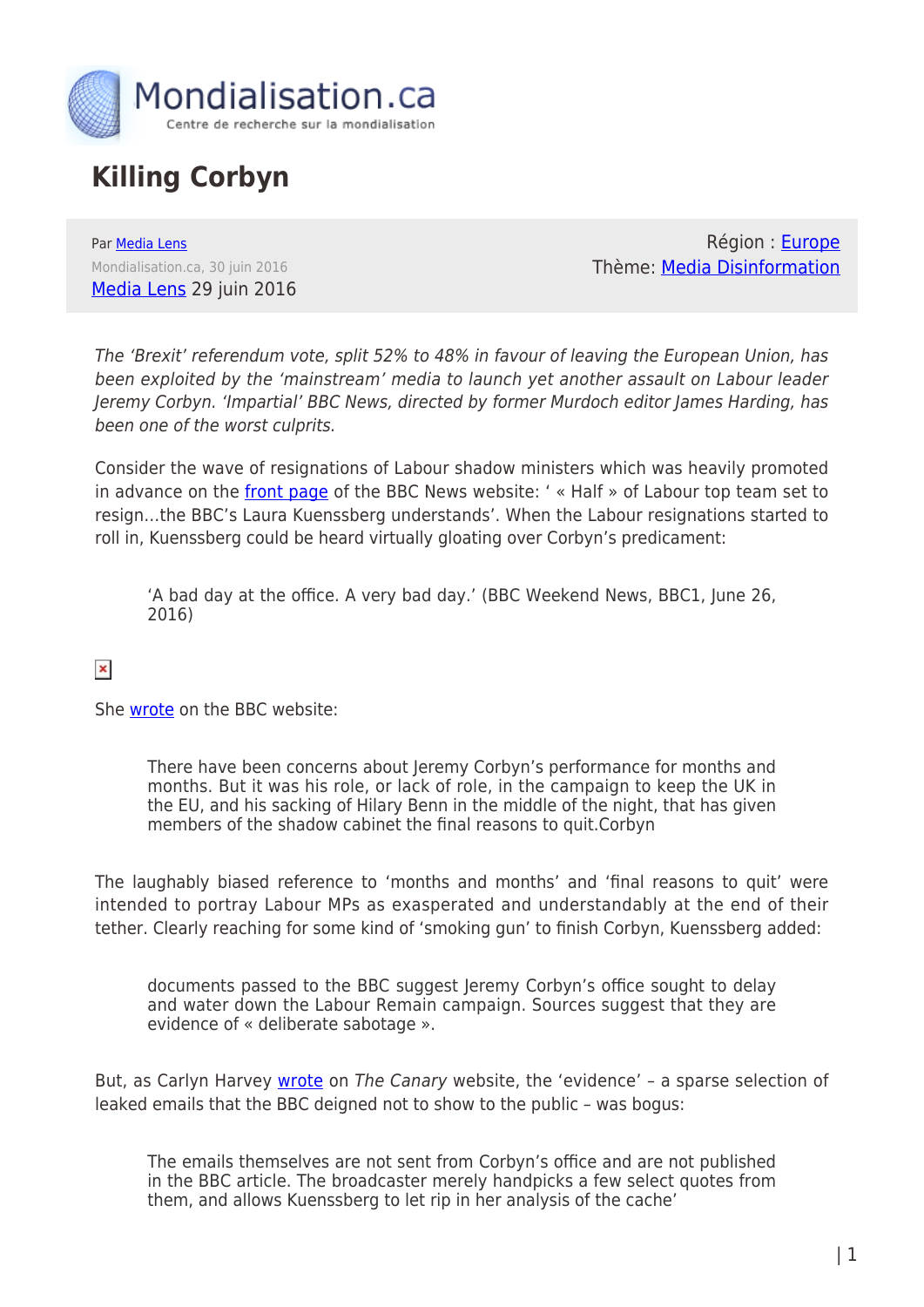Harvey summarised: 'Is this the level of analysis we should tolerate from the BBC?'

Kuenssberg concluded her attempted hit piece by observing that Corbyn 'has had persuasive and vehement backing from the party's members':

But as the Labour Party reels from Thursday's result, it is not clear that support will be as solid as it was. MPs report that some of their members are contacting them to say they've changed their minds about Mr Corbyn. We'll see. It's possible that within days, both of our two main political parties will be looking for a new leader.

These anonymous 'MPs' were the same [Blairite coup plotters,](http://www.thecanary.co/2016/06/28/truth-behind-labour-coup-really-began-manufactured-exclusive/) of course. No balance was included in the original article, no response to the damning allegations, no recognition that these were indeed cynical Blairite plotters seeking any excuse to be rid of Corbyn. Indeed the word 'Blairite' does not appear in Kuenssberg's piece, just as it didn't in a [supposedly](http://www.theguardian.com/politics/2016/jun/26/hilary-benn-revolt-jeremy-corbyn) [impartial Observer analysis](http://www.theguardian.com/politics/2016/jun/26/hilary-benn-revolt-jeremy-corbyn). Honest commentators, of course, understand that the word 'Blairite' is crucial for anyone trying to make sense of the relentless attacks on Corbyn. Thus, former Guardian journalist [Jonathan Cook:](http://www.jonathan-cook.net/blog/2016-05-03/the-true-anti-semites-past-and-present/#sthash.r4y3hQg3.OgDxvsGh.dpuf)

Corbyn and his supporters want to revive Labour as a party of social justice… This is nothing more than a class war to pave the way for a return of the Blairites to lead Labour.

The BBC later added balancing comments, after receiving complaints.

The following morning, BBC News misinformed the public that Tom Watson, deputy leader of the Labour Party, had told Corbyn that he must resign. This was false. BBC News quietly retracted the claim without admitting their error. Indeed, as [captured](https://twitter.com/LabourEoin/status/747372537122795520) by a Labour activist, BBC News had *threesignificantly different headlines in just twenty minutes.* 

'Labour's Watson tells Corbyn to quit'

became:

'Tom Watson tells Jeremy Corbyn to consider his position'

which became:

'Tom Watson tells Jeremy Corbyn he faces leadership challenge'

It looked as though the BBC's desire to be rid of Corbyn had raced ahead of the facts.

A couple of days earlier, in common with other corporate news media, the BBC pushed a manufactured story about Corbyn being heckled at Gay Pride. The staged incident was also given significant coverage on ITN and Sky News, and even front-page treatment in the Guardian. In fact, as Craig Murray [observed](https://www.craigmurray.org.uk/archives/2016/06/news-agenda-set/), the 'heckler' turned out to be [Tom](https://twitter.com/TomMauchline) [Mauchline](https://twitter.com/TomMauchline) who works for the public relations firm Portland Communications. Mauchline had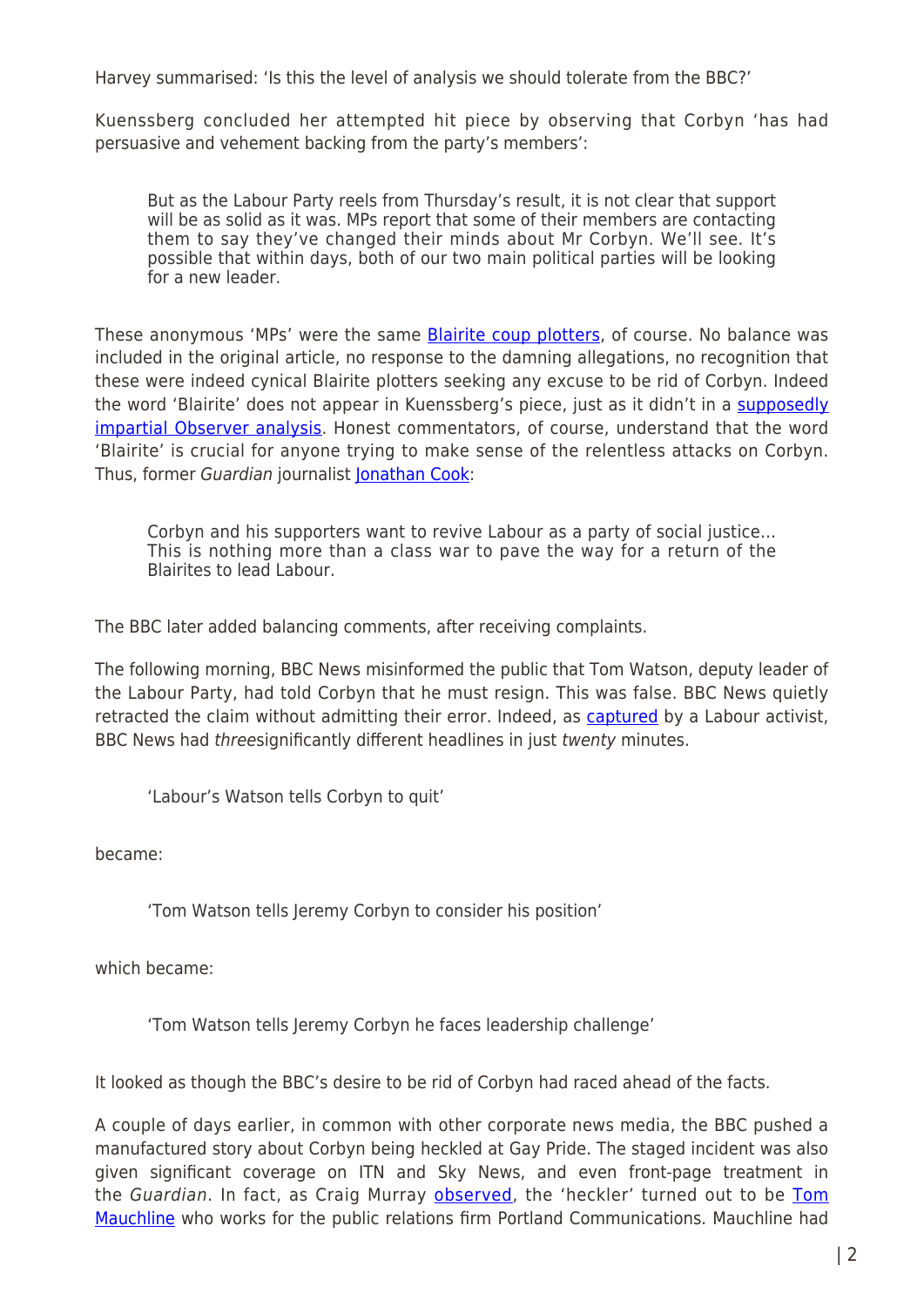also previously worked on the Liz Kendall campaign for the Labour leadership. Portland's 'strategic counsel' is the notorious Alastair Campbell, Blair's former media chief who helped to sell the illegal invasion-occupation of Iraq. None of this was spelled out in the [Guardian](http://www.theguardian.com/politics/2016/jun/25/jeremy-corbyn-vows-to-face-down-any-leadership-challenge-brexit) [report](http://www.theguardian.com/politics/2016/jun/25/jeremy-corbyn-vows-to-face-down-any-leadership-challenge-brexit) by Heather Stewart, the paper's political editor. Instead, there was a single cryptic line that concealed more than it delivered:

Allies of the Labour leader said the confrontation at Pride had been staged by anti-Corbyn activists who were attempting to undermine the leader's position.

There was no further explanation or context. When challenged on Twitter, Stewart [responded:](https://twitter.com/GuardianHeather/status/746743222513319936)

Story makes clear it was regarded as staged by Corbyn backers; but if part of plot to destabilise him it's news.

This was a facile reply. Craig Murray himself then [asked](https://twitter.com/CraigMurrayOrg/status/746951250445475840) her:

- 1) why does it not make clear that Mauchline is a PR man for Portland Comms?
- 2) How did you become aware of the story?

As far as we can see, the Guardian's political editor simply ignored the awkward questions.

Meanwhile, BBC News ran a [live feed](http://ow.ly/7Wtg301GlKk) on their home page with the headline, 'Corbyn crisis and Brexit'. Brexit was almost an afterthought; it certainly seemed to be playing second fiddle to the 'Corbyn crisis'. Anyone seeing this could be forgiven for asking about the BBC News editorial agenda and its setting of priorities. It was as though we were to forget that Prime Minister David Cameron had announced his resignation three days earlier; and that Cameron and the Tory party had led the country into a referendum that had [resulted](http://www.bbc.co.uk/news/business-36611512) in the FTSE 100 index falling more than 8%, and the pound falling against the dollar by 10%; and that a number of Tories were scrambling to become the new leader, including the warmongering, climate-denying Boris Johnson. But, true to form, BBC News was happy to hammer on about the 'Corbyn crisis'; this despite the [fact](https://www.theguardian.com/commentisfree/2016/jun/26/corbyn-leader-brexit-labour-rebels-sabotage) that 'Labour persuaded two-thirds of its supporters to vote remain'.

It was actually surreal to read a post-Brexit BBC [article](http://www.bbc.com/news/uk-politics-36618738) on June 28, 'Conservative leader: Who might succeed David Cameron?', reminding readers of Johnson's 'unique brand of charisma making him a household name… he is regarded as being an electoral asset', while Michael Gove was 'reforming, if controversial' and 'is still respected on both the Remain and Leave wings of the party'. No serious criticism of either politician was included, despite their deep responsibility for the Brexit crisis. By contrast, as we saw above, the BBC was only too happy to include damning judgements of Corbyn.

Perhaps the worst example of an anti-Corbyn attack, post-Brexit, was in the Mail on Sunday. A [pieceb](http://www.dailymail.co.uk/debate/article-3660328/Labour-kill-vampire-Jezza-MPs-don-t-vote-Jexit-party-doomed-says-DAN-HODGES.html)y Dan Hodges was illustrated by a Photoshopped image of a malevolent vampiric Corbyn in a coffin with the *despicable headline*, 'Labour MUST kill vampire Jezza'. That this should appear just ten days after Labour MP Jo Cox was brutally murdered is almost beyond belief.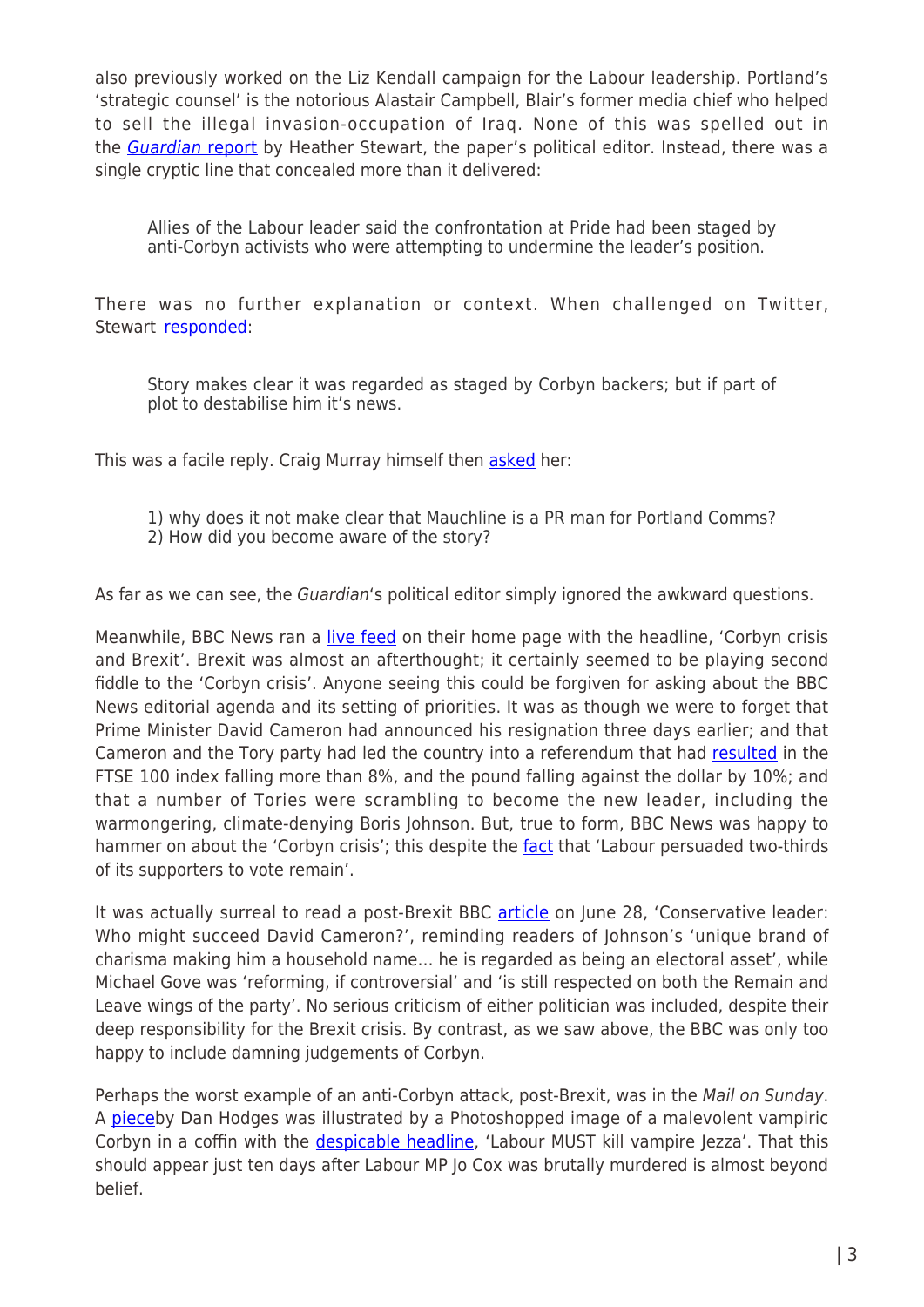When challenged by readers, Hodges responded with the [standard cop-out:](https://twitter.com/DPJHodges/status/747113864433639424)

'Sorry, but I don't write the headlines.'

It is true that sub-editors write newspaper headlines. But Hodges could still have indicated that he recognised the callousness and irresponsibility of the headline and photo.

One reader fired off this rational follow-up [challenge:](https://twitter.com/Damian0706/status/747138787784986624)

'But are you condoning the headline? Do you agree with it? Or is just no comment from you?'

Hodges did not reply; understandably enough. In March, a [tragi-comic announcement](http://www.dailymail.co.uk/debate/article-3489693/March-Corbinators-Britain-s-best-political-columnist-DAN-HODGES-joins-Mail-Sunday-reveals-Labour-plot-ditch-Corbyn.html) was issued: 'Britain's best political columnist DAN HODGES joins the Mail on Sunday.' A lucrative contract for Hodges, to be sure, and one he would be reluctant to jeopardise by criticising his paymasters. 'It's hard to make the sums add up when you are kicking the people who write the cheques', as the BBC's Andrew Marr once observed. (Andrew Marr, 'My Trade – A Short History Of British Journalism', Macmillan, 2004, p.112)

In a blog piece, Craig Murray rightly [noted:](https://www.craigmurray.org.uk/archives/2016/06/multiple-crises-democracy/)

The demonstrable public contempt of the public for the political class has been mirrored these last few days by the demonstrable contempt of the political class for the public. This has been obvious in the response to the Brexit vote, and in the Labour parliamentary party's move against Corbyn. Both are evidence that the political class feel that they should not be directed by a wider public

This explains why the corporate media have avoided mentioning that Corbyn won last year's leadership election by a 'landslide', [winning 60% of the vote](https://twitter.com/medialens/status/747447540640006144), more than all the rest of the candidates combined. Despite noting that Angela Eagle is the likely leadership contender, the media have also ignored a February YouGov [poll](https://twitter.com/medialens/status/747685383203356673) that found that 60% of Labour members would vote for Corbyn in a new leadership race, with 15% supporting Hilary Benn and just 6% supporting Angela Eagle.

Murray continued:

Everybody knows that the Labour parliamentary party is well to the right of both the membership and the trade unions, and has been itching to get rid of Corbyn from day one. For those who have constantly stabbed him in the back for a year to criticise his effectiveness in fighting their opponents is ridiculous.

Investigative journalist Nafeez Ahmed [points out](http://www.thecanary.co/2016/06/27/tony-blairs-crony-elite-want-to-snatch-labour-back-from-the-working-class/) that:

The latest coup attempt against Jeremy Corbyn within the Labour Party is being led by an elitist Blairite network who have always seen his sudden rise to leadership as a threat to their waning control of the party.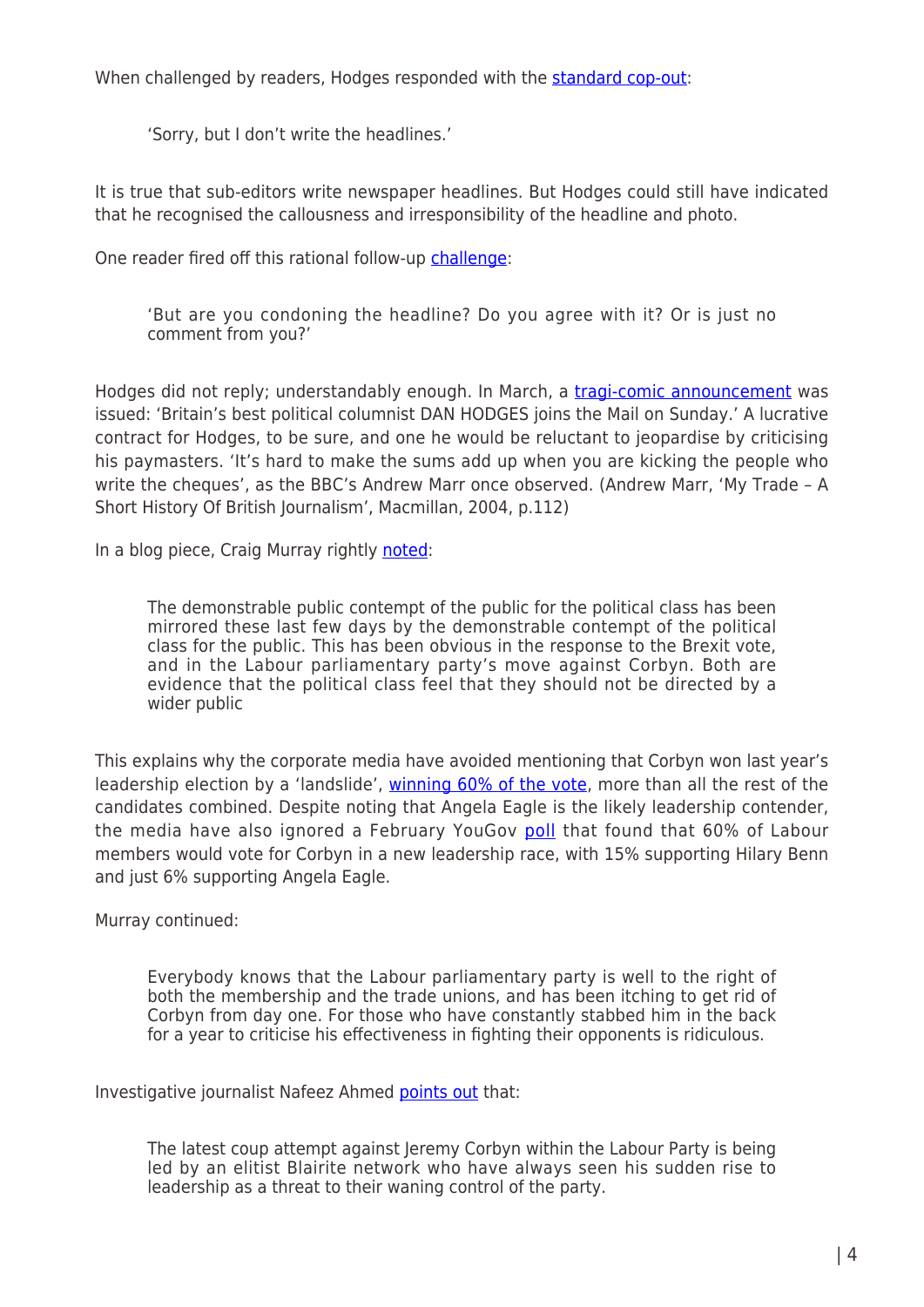Attempts to unseat Corbyn have been supported by Left Foot Forward Ltd, a company set up by Will Straw, which runs the country's 'No. 1 left-wing blog' of the same name. Straw is the son of Jack Straw who served as Home Secretary and Foreign Secretary under Tony Blair. Ahmed notes that Will Straw is:

among a network of longtime Blairite stalwarts trying to « re-found » the Labour Party – a project demolished by Jeremy Corbyn's landslide victory in the Labour leadership elections in September 2015.

The independent journalist Steve Topple [highlights](http://www.thecanary.co/2016/06/28/truth-behind-labour-coup-really-began-manufactured-exclusive/) the links between coordinated attacks on Corbyn and a network of Labour figures with direct links to the PR company, Portland Communications (mentioned above). The PR firm was set up in 2001 by a former adviser to Blair. Its clients include the World Economic Forum, the EU, the UK government, Barclays Bank and large companies, including Morrisons and Nestle.

Two weeks ago, the Daily Telegraph [reported](http://www.telegraph.co.uk/news/2016/06/13/labour-rebels-hope-to-topple-jeremy-corbyn-in-24-hour-blitz-afte/) that:

'Labour rebels hope to topple Jeremy Corbyn in 24-hour blitz after EU referendum'.

The article continued:

By fanning the flames with front bench resignations and public criticism they think the signatures needed to trigger a leadership race can be gathered within a day.

BBC News – in particular, its political editor Laura Kuenssberg – continues to play a disreputable role in fanning these flames. In a BBC News [article](http://www.bbc.co.uk/news/uk-politics-36647464) on Tuesday, Kuenssberg pointed to two more Labour figures who have called on Corbyn to resign as 'signs that his backing away from Parliament could be starting to fray.' Extrapolating wildly, she concluded:

'The wave of enthusiasm he built outside Parliament may be starting to recede.'

This is all part of a bigger picture of how the BBC has put 'its full weight behind the Corbyn coup', as Carlyn Harvey [notes.](http://www.thecanary.co/2016/06/27/bbc-puts-full-weight-behind-corbyn-coup-bogus-evidence/) Readers may recall that Kuenssberg helped to [orchestrate](http://medialens.org/index.php/alerts/alert-archive/2016/810-our-only-fear-was-that-he-might-pull-his-punches-bbc-caught-manipulating-the-news.html) the on-air resignation of a shadow Labour minister earlier this year: another attempt to undermine Corbyn's leadership.

The ['Guardian view'](https://www.theguardian.com/commentisfree/2016/jun/28/the-guardian-view-on-jeremy-corbyn-after-the-experiment) is that the 'Corbyn experiment is effectively over at Westminster'. This casual dismissal comes from the 'liberal' paper which opposed Corbyn from the start, and which makes no mention of the relentless media wrecking campaign against him, including its own ugly role. The 'Corbyn experiment' is an experiment in real democracy; something which the Guardian has sought to destroy. A responsible newspaper would relentlessly expose the truth about society; namely, that 'politics is the shadow cast on society by big business', as the American philosopher John Dewey [said](https://en.wikiquote.org/wiki/John_Dewey).